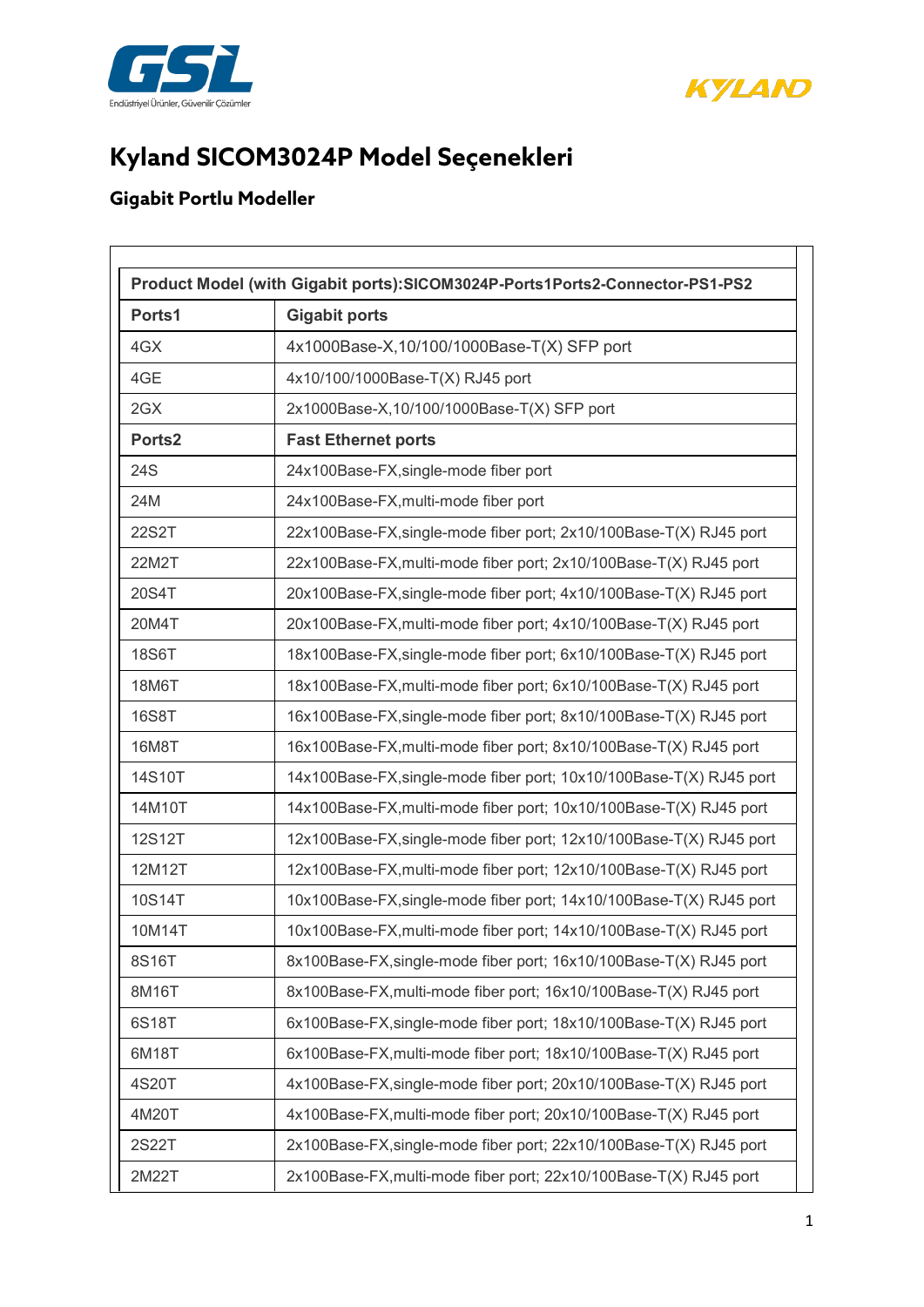| 8S8T<br>8M8T<br>6S10T<br>6M10T<br>4S12T<br>4M12T<br>2S14T<br>2M14T<br><b>16T</b><br>8S<br>8M<br>6S2T<br>6M2T<br>4S4T<br>4M4T<br>2S6T<br>2M6T<br>8T<br>24SFP<br>16SFP8T<br>8SFP16T<br>16SFP<br>8SFP8T<br>8SFP<br><b>Connector</b> | 6x100Base-FX, single-mode fiber port; 10x10/100Base-T(X) RJ45 port<br>6x100Base-FX, multi-mode fiber port; 10x10/100Base-T(X) RJ45 port<br>4x100Base-FX, single-mode fiber port; 12x10/100Base-T(X) RJ45 port<br>4x100Base-FX, multi-mode fiber port; 12x10/100Base-T(X) RJ45 port<br>2x100Base-FX, single-mode fiber port; 14x10/100Base-T(X) RJ45 port<br>2x100Base-FX, multi-mode fiber port; 14x10/100Base-T(X) RJ45 port<br>16x10/100Base-T(X) RJ45 port<br>8x100Base-FX, single-mode fiber port<br>8x100Base-FX, multi-mode fiber port<br>6x100Base-FX, single-mode fiber port; 2x10/100Base-T(X) RJ45 port<br>6x100Base-FX, multi-mode fiber port; 2x10/100Base-T(X) RJ45 port<br>4x100Base-FX, single-mode fiber port; 4x10/100Base-T(X) RJ45 port<br>4x100Base-FX, multi-mode fiber port; 4x10/100Base-T(X) RJ45 port<br>2x100Base-FX, single-mode fiber port; 6x10/100Base-T(X) RJ45 port<br>2x100Base-FX, multi-mode fiber port; 6x10/100Base-T(X) RJ45 port<br>8x10/100Base-T(X) RJ45 port<br>24x100Base-FX, SFP port<br>16x100Base-FX, SFP port; 8x10/100Base-T(X) RJ45 port<br>8x100Base-FX, SFP port; 16x10/100Base-T(X) RJ45 port<br>16x100Base-FX,SFP port<br>8x100Base-FX, SFP port; 8x10/100Base-T(X) RJ45 port<br>8x100Base-FX,SFP port<br>100M fiber port specifications |  |
|----------------------------------------------------------------------------------------------------------------------------------------------------------------------------------------------------------------------------------|-----------------------------------------------------------------------------------------------------------------------------------------------------------------------------------------------------------------------------------------------------------------------------------------------------------------------------------------------------------------------------------------------------------------------------------------------------------------------------------------------------------------------------------------------------------------------------------------------------------------------------------------------------------------------------------------------------------------------------------------------------------------------------------------------------------------------------------------------------------------------------------------------------------------------------------------------------------------------------------------------------------------------------------------------------------------------------------------------------------------------------------------------------------------------------------------------------------------------------------------------------------------------------------------------|--|
|                                                                                                                                                                                                                                  |                                                                                                                                                                                                                                                                                                                                                                                                                                                                                                                                                                                                                                                                                                                                                                                                                                                                                                                                                                                                                                                                                                                                                                                                                                                                                               |  |
|                                                                                                                                                                                                                                  |                                                                                                                                                                                                                                                                                                                                                                                                                                                                                                                                                                                                                                                                                                                                                                                                                                                                                                                                                                                                                                                                                                                                                                                                                                                                                               |  |
|                                                                                                                                                                                                                                  |                                                                                                                                                                                                                                                                                                                                                                                                                                                                                                                                                                                                                                                                                                                                                                                                                                                                                                                                                                                                                                                                                                                                                                                                                                                                                               |  |
|                                                                                                                                                                                                                                  |                                                                                                                                                                                                                                                                                                                                                                                                                                                                                                                                                                                                                                                                                                                                                                                                                                                                                                                                                                                                                                                                                                                                                                                                                                                                                               |  |
|                                                                                                                                                                                                                                  |                                                                                                                                                                                                                                                                                                                                                                                                                                                                                                                                                                                                                                                                                                                                                                                                                                                                                                                                                                                                                                                                                                                                                                                                                                                                                               |  |
|                                                                                                                                                                                                                                  |                                                                                                                                                                                                                                                                                                                                                                                                                                                                                                                                                                                                                                                                                                                                                                                                                                                                                                                                                                                                                                                                                                                                                                                                                                                                                               |  |
|                                                                                                                                                                                                                                  |                                                                                                                                                                                                                                                                                                                                                                                                                                                                                                                                                                                                                                                                                                                                                                                                                                                                                                                                                                                                                                                                                                                                                                                                                                                                                               |  |
|                                                                                                                                                                                                                                  |                                                                                                                                                                                                                                                                                                                                                                                                                                                                                                                                                                                                                                                                                                                                                                                                                                                                                                                                                                                                                                                                                                                                                                                                                                                                                               |  |
|                                                                                                                                                                                                                                  |                                                                                                                                                                                                                                                                                                                                                                                                                                                                                                                                                                                                                                                                                                                                                                                                                                                                                                                                                                                                                                                                                                                                                                                                                                                                                               |  |
|                                                                                                                                                                                                                                  |                                                                                                                                                                                                                                                                                                                                                                                                                                                                                                                                                                                                                                                                                                                                                                                                                                                                                                                                                                                                                                                                                                                                                                                                                                                                                               |  |
|                                                                                                                                                                                                                                  |                                                                                                                                                                                                                                                                                                                                                                                                                                                                                                                                                                                                                                                                                                                                                                                                                                                                                                                                                                                                                                                                                                                                                                                                                                                                                               |  |
|                                                                                                                                                                                                                                  |                                                                                                                                                                                                                                                                                                                                                                                                                                                                                                                                                                                                                                                                                                                                                                                                                                                                                                                                                                                                                                                                                                                                                                                                                                                                                               |  |
|                                                                                                                                                                                                                                  |                                                                                                                                                                                                                                                                                                                                                                                                                                                                                                                                                                                                                                                                                                                                                                                                                                                                                                                                                                                                                                                                                                                                                                                                                                                                                               |  |
|                                                                                                                                                                                                                                  |                                                                                                                                                                                                                                                                                                                                                                                                                                                                                                                                                                                                                                                                                                                                                                                                                                                                                                                                                                                                                                                                                                                                                                                                                                                                                               |  |
|                                                                                                                                                                                                                                  |                                                                                                                                                                                                                                                                                                                                                                                                                                                                                                                                                                                                                                                                                                                                                                                                                                                                                                                                                                                                                                                                                                                                                                                                                                                                                               |  |
|                                                                                                                                                                                                                                  |                                                                                                                                                                                                                                                                                                                                                                                                                                                                                                                                                                                                                                                                                                                                                                                                                                                                                                                                                                                                                                                                                                                                                                                                                                                                                               |  |
|                                                                                                                                                                                                                                  |                                                                                                                                                                                                                                                                                                                                                                                                                                                                                                                                                                                                                                                                                                                                                                                                                                                                                                                                                                                                                                                                                                                                                                                                                                                                                               |  |
|                                                                                                                                                                                                                                  |                                                                                                                                                                                                                                                                                                                                                                                                                                                                                                                                                                                                                                                                                                                                                                                                                                                                                                                                                                                                                                                                                                                                                                                                                                                                                               |  |
|                                                                                                                                                                                                                                  |                                                                                                                                                                                                                                                                                                                                                                                                                                                                                                                                                                                                                                                                                                                                                                                                                                                                                                                                                                                                                                                                                                                                                                                                                                                                                               |  |
|                                                                                                                                                                                                                                  |                                                                                                                                                                                                                                                                                                                                                                                                                                                                                                                                                                                                                                                                                                                                                                                                                                                                                                                                                                                                                                                                                                                                                                                                                                                                                               |  |
|                                                                                                                                                                                                                                  |                                                                                                                                                                                                                                                                                                                                                                                                                                                                                                                                                                                                                                                                                                                                                                                                                                                                                                                                                                                                                                                                                                                                                                                                                                                                                               |  |
|                                                                                                                                                                                                                                  |                                                                                                                                                                                                                                                                                                                                                                                                                                                                                                                                                                                                                                                                                                                                                                                                                                                                                                                                                                                                                                                                                                                                                                                                                                                                                               |  |
|                                                                                                                                                                                                                                  |                                                                                                                                                                                                                                                                                                                                                                                                                                                                                                                                                                                                                                                                                                                                                                                                                                                                                                                                                                                                                                                                                                                                                                                                                                                                                               |  |
|                                                                                                                                                                                                                                  | 8x100Base-FX, multi-mode fiber port; 8x10/100Base-T(X) RJ45 port                                                                                                                                                                                                                                                                                                                                                                                                                                                                                                                                                                                                                                                                                                                                                                                                                                                                                                                                                                                                                                                                                                                                                                                                                              |  |
|                                                                                                                                                                                                                                  | 8x100Base-FX, single-mode fiber port; 8x10/100Base-T(X) RJ45 port                                                                                                                                                                                                                                                                                                                                                                                                                                                                                                                                                                                                                                                                                                                                                                                                                                                                                                                                                                                                                                                                                                                                                                                                                             |  |
| 10M6T                                                                                                                                                                                                                            | 10x100Base-FX, multi-mode fiber port; 6x10/100Base-T(X) RJ45 port                                                                                                                                                                                                                                                                                                                                                                                                                                                                                                                                                                                                                                                                                                                                                                                                                                                                                                                                                                                                                                                                                                                                                                                                                             |  |
| 10S6T                                                                                                                                                                                                                            | 10x100Base-FX, single-mode fiber port; 6x10/100Base-T(X) RJ45 port                                                                                                                                                                                                                                                                                                                                                                                                                                                                                                                                                                                                                                                                                                                                                                                                                                                                                                                                                                                                                                                                                                                                                                                                                            |  |
| 12M4T                                                                                                                                                                                                                            | 12x100Base-FX, multi-mode fiber port; 4x10/100Base-T(X) RJ45 port                                                                                                                                                                                                                                                                                                                                                                                                                                                                                                                                                                                                                                                                                                                                                                                                                                                                                                                                                                                                                                                                                                                                                                                                                             |  |
| 12S4T                                                                                                                                                                                                                            | 12x100Base-FX, single-mode fiber port; 4x10/100Base-T(X) RJ45 port                                                                                                                                                                                                                                                                                                                                                                                                                                                                                                                                                                                                                                                                                                                                                                                                                                                                                                                                                                                                                                                                                                                                                                                                                            |  |
| 14M2T                                                                                                                                                                                                                            | 14x100Base-FX, multi-mode fiber port; 2x10/100Base-T(X) RJ45 port                                                                                                                                                                                                                                                                                                                                                                                                                                                                                                                                                                                                                                                                                                                                                                                                                                                                                                                                                                                                                                                                                                                                                                                                                             |  |
| <b>14S2T</b>                                                                                                                                                                                                                     | 14x100Base-FX, single-mode fiber port; 2x10/100Base-T(X) RJ45 port                                                                                                                                                                                                                                                                                                                                                                                                                                                                                                                                                                                                                                                                                                                                                                                                                                                                                                                                                                                                                                                                                                                                                                                                                            |  |
| 16M                                                                                                                                                                                                                              | 16x100Base-FX, multi-mode fiber port                                                                                                                                                                                                                                                                                                                                                                                                                                                                                                                                                                                                                                                                                                                                                                                                                                                                                                                                                                                                                                                                                                                                                                                                                                                          |  |
| <b>16S</b>                                                                                                                                                                                                                       | 16x100Base-FX, single-mode fiber port                                                                                                                                                                                                                                                                                                                                                                                                                                                                                                                                                                                                                                                                                                                                                                                                                                                                                                                                                                                                                                                                                                                                                                                                                                                         |  |
| 24T                                                                                                                                                                                                                              | 24x10/100Base-T(X) RJ45 port                                                                                                                                                                                                                                                                                                                                                                                                                                                                                                                                                                                                                                                                                                                                                                                                                                                                                                                                                                                                                                                                                                                                                                                                                                                                  |  |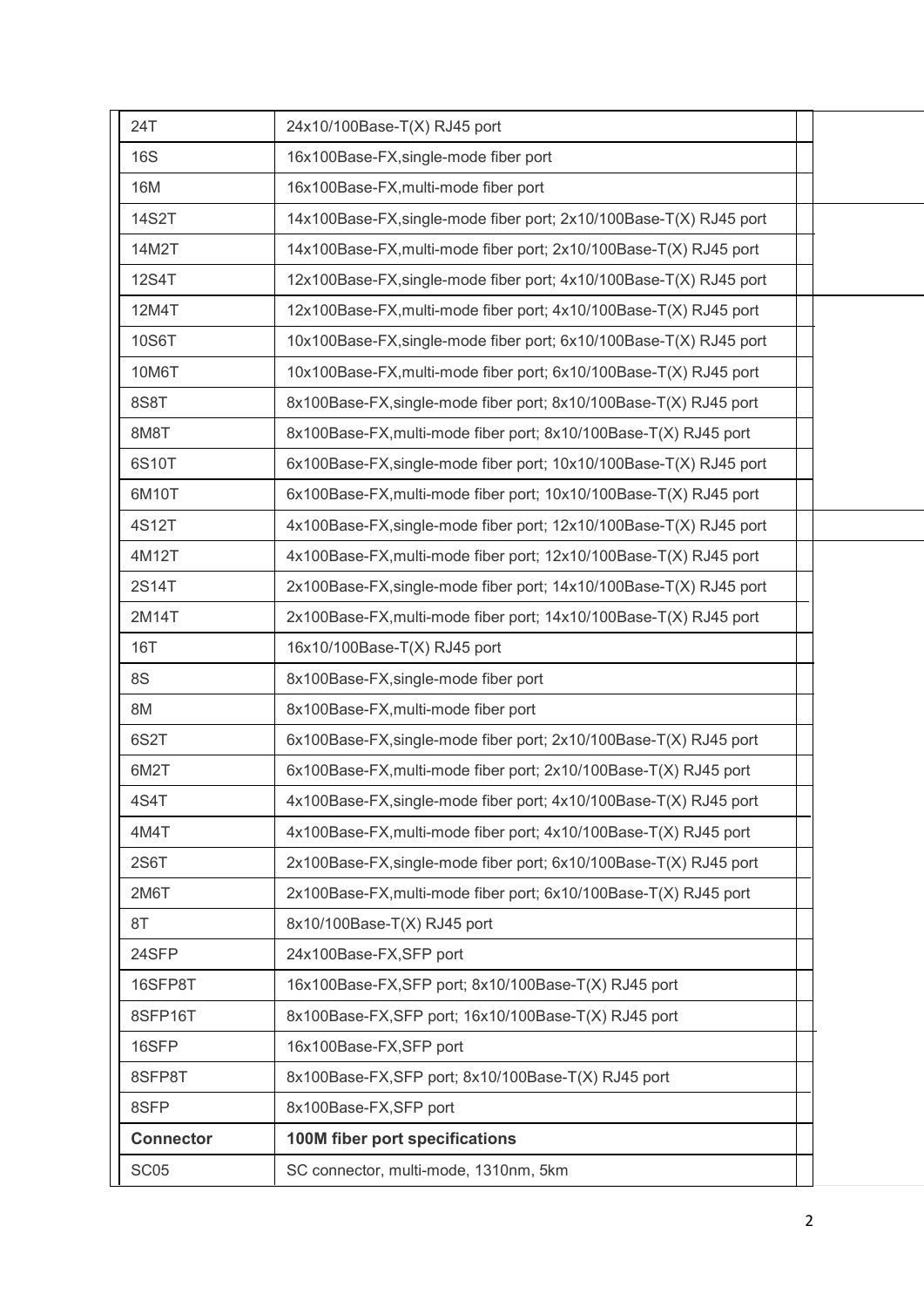| <b>ST05</b>     | ST connector, multi-mode, 1310nm, 5km              |
|-----------------|----------------------------------------------------|
| <b>FC05</b>     | FC connector, multi-mode, 1310nm, 5km              |
| <b>SC40</b>     | SC connector, single-mode, 1310nm, 40km            |
| ST40            | ST connector, single-mode, 1310nm, 40km            |
| <b>FC40</b>     | FC connector, single-mode, 1310nm, 40km            |
| <b>SC60</b>     | SC connector, single-mode, 1310nm, 60km            |
| <b>SC80</b>     | SC connector, single-mode, 1550nm, 80km            |
| None            | No 100M fiber port or connector is SFP             |
| PS <sub>1</sub> | Power input 1                                      |
| <b>HV</b>       | 100-240VAC,50/60Hz;110-220VDC(85-264VAC/77-300VDC) |
| L1              | 48VDC(36-72VDC)                                    |
| L <sub>3</sub>  | 24VDC(18-36VDC)                                    |
| PS <sub>2</sub> | <b>Power input 2</b>                               |
| <b>HV</b>       | 100-240VAC,50/60Hz;110-220VDC(85-264VAC/77-300VDC) |
| L1              | 48VDC(36-72VDC)                                    |
| L <sub>3</sub>  | 24VDC(18-36VDC)                                    |
| None            | no redundant power supply                          |

## **Gigabit Portsuz Modeller**

| Product Model (without gigabit ports): SICOM3024P-Ports1-Connector-PS1-PS2 |                                                                     |
|----------------------------------------------------------------------------|---------------------------------------------------------------------|
| Ports1                                                                     | <b>Fast Ethernet ports</b>                                          |
| 24S                                                                        | 24x100Base-FX, single-mode fiber port                               |
| 24M                                                                        | 24x100Base-FX, multi-mode fiber port                                |
| 22S2T                                                                      | 22x100Base-FX, single-mode fiber port; 2x10/100Base-T(X) RJ45 port  |
| 22M2T                                                                      | 22x100Base-FX, multi-mode fiber port; 2x10/100Base-T(X) RJ45 port   |
| 20S4T                                                                      | 20x100Base-FX, single-mode fiber port; 4x10/100Base-T(X) RJ45 port  |
| 20M4T                                                                      | 20x100Base-FX, multi-mode fiber port; 4x10/100Base-T(X) RJ45 port   |
| 18S6T                                                                      | 18x100Base-FX,single-mode fiber port; 6x10/100Base-T(X) RJ45 port   |
| 18M6T                                                                      | 18x100Base-FX, multi-mode fiber port; 6x10/100Base-T(X) RJ45 port   |
| <b>16S8T</b>                                                               | 16x100Base-FX, single-mode fiber port; 8x10/100Base-T(X) RJ45 port  |
| 16M8T                                                                      | 16x100Base-FX, multi-mode fiber port; 8x10/100Base-T(X) RJ45 port   |
| 14S10T                                                                     | 14x100Base-FX, single-mode fiber port; 10x10/100Base-T(X) RJ45 port |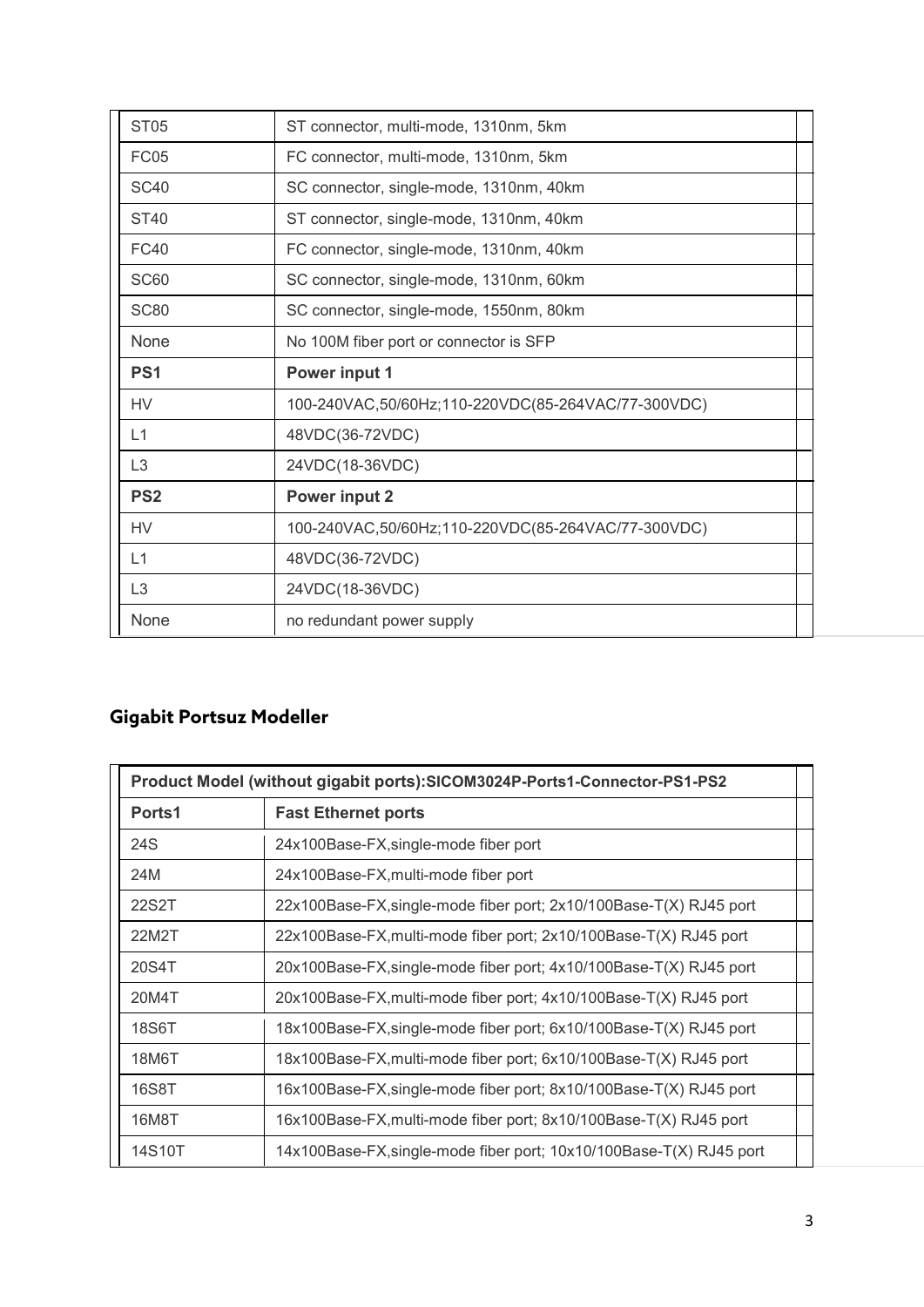| 14M10T       | 14x100Base-FX, multi-mode fiber port; 10x10/100Base-T(X) RJ45 port  |
|--------------|---------------------------------------------------------------------|
| 12S12T       | 12x100Base-FX, single-mode fiber port; 12x10/100Base-T(X) RJ45 port |
| 12M12T       | 12x100Base-FX, multi-mode fiber port; 12x10/100Base-T(X) RJ45 port  |
| 10S14T       | 10x100Base-FX, single-mode fiber port; 14x10/100Base-T(X) RJ45 port |
| 10M14T       | 10x100Base-FX, multi-mode fiber port; 14x10/100Base-T(X) RJ45 port  |
| 8S16T        | 8x100Base-FX, single-mode fiber port; 16x10/100Base-T(X) RJ45 port  |
| 8M16T        | 8x100Base-FX, multi-mode fiber port; 16x10/100Base-T(X) RJ45 port   |
| 6S18T        | 6x100Base-FX, single-mode fiber port; 18x10/100Base-T(X) RJ45 port  |
| 6M18T        | 6x100Base-FX, multi-mode fiber port; 18x10/100Base-T(X) RJ45 port   |
| 4S20T        | 4x100Base-FX, single-mode fiber port; 20x10/100Base-T(X) RJ45 port  |
| 4M20T        | 4x100Base-FX, multi-mode fiber port; 20x10/100Base-T(X) RJ45 port   |
| 2S22T        | 2x100Base-FX, single-mode fiber port; 22x10/100Base-T(X) RJ45 port  |
| 2M22T        | 2x100Base-FX, multi-mode fiber port; 22x10/100Base-T(X) RJ45 port   |
| 24T          | 24x10/100Base-T(X) RJ45 port                                        |
| <b>16S</b>   | 16x100Base-FX, single-mode fiber port                               |
| 16M          | 16x100Base-FX, multi-mode fiber port                                |
| <b>14S2T</b> | 14x100Base-FX, single-mode fiber port; 2x10/100Base-T(X) RJ45 port  |
| 14M2T        | 14x100Base-FX, multi-mode fiber port; 2x10/100Base-T(X) RJ45 port   |
| 12S4T        | 12x100Base-FX, single-mode fiber port; 4x10/100Base-T(X) RJ45 port  |
| 12M4T        | 12x100Base-FX, multi-mode fiber port; 4x10/100Base-T(X) RJ45 port   |
| 10S6T        | 10x100Base-FX, single-mode fiber port; 6x10/100Base-T(X) RJ45 port  |
| 10M6T        | 10x100Base-FX, multi-mode fiber port; 6x10/100Base-T(X) RJ45 port   |
| 8S8T         | 8x100Base-FX, single-mode fiber port; 8x10/100Base-T(X) RJ45 port   |
| 8M8T         | 8x100Base-FX, multi-mode fiber port; 8x10/100Base-T(X) RJ45 port    |
| 6S10T        | 6x100Base-FX, single-mode fiber port; 10x10/100Base-T(X) RJ45 port  |
| 6M10T        | 6x100Base-FX, multi-mode fiber port; 10x10/100Base-T(X) RJ45 port   |
| 4S12T        | 4x100Base-FX, single-mode fiber port; 12x10/100Base-T(X) RJ45 port  |
| 4M12T        | 4x100Base-FX, multi-mode fiber port; 12x10/100Base-T(X) RJ45 port   |
| 2S14T        | 2x100Base-FX, single-mode fiber port; 14x10/100Base-T(X) RJ45 port  |
| 2M14T        | 2x100Base-FX, multi-mode fiber port; 14x10/100Base-T(X) RJ45 port   |
| <b>16T</b>   | 16x10/100Base-T(X) RJ45 port                                        |
| 8S           | 8x100Base-FX, single-mode fiber port                                |
| 8M           | 8x100Base-FX, multi-mode fiber port                                 |
| 6S2T         | 6x100Base-FX, single-mode fiber port; 2x10/100Base-T(X) RJ45 port   |
| 6M2T         | 6x100Base-FX, multi-mode fiber port; 2x10/100Base-T(X) RJ45 port    |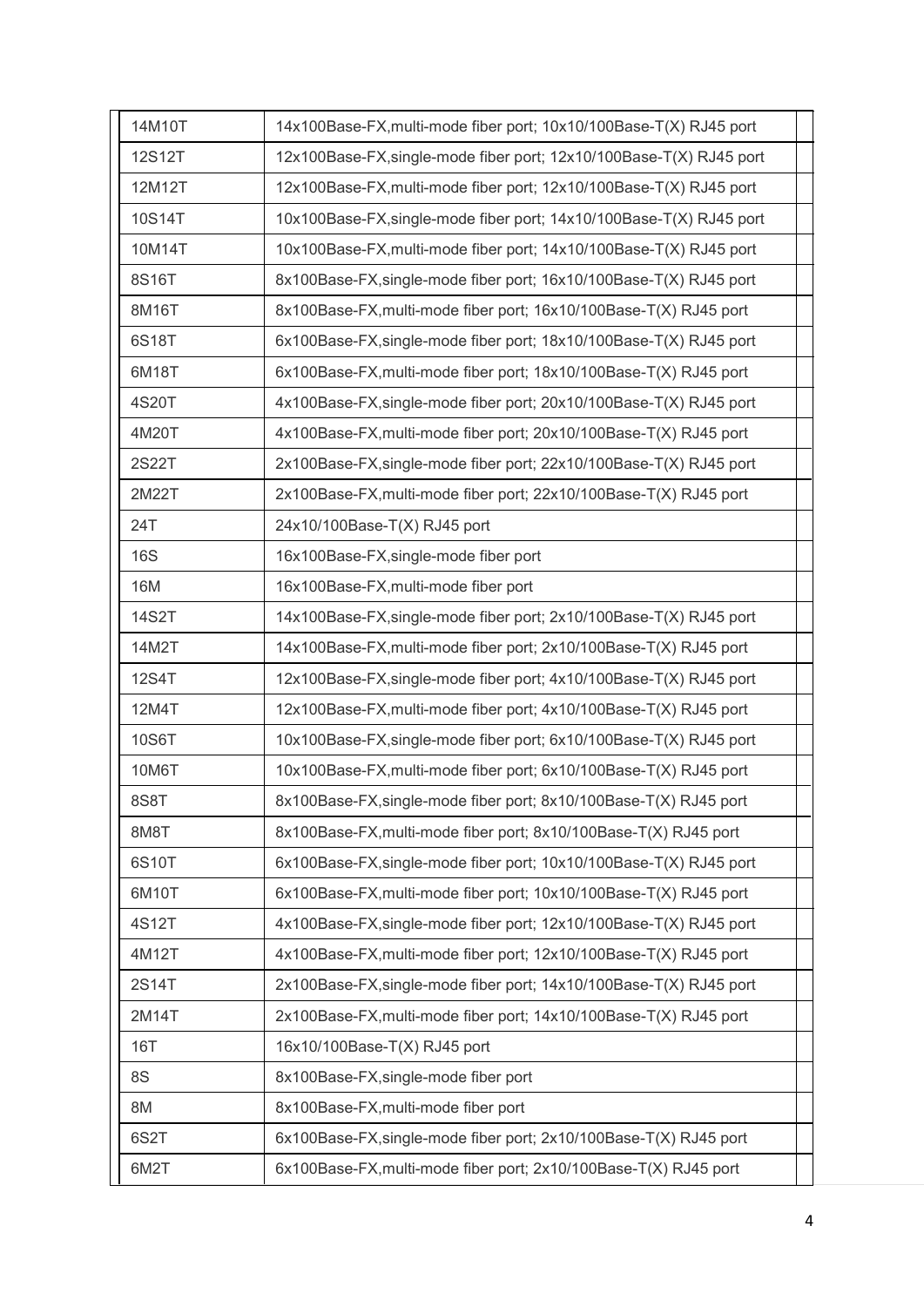| 4S4T    | 4x100Base-FX, single-mode fiber port; 4x10/100Base-T(X) RJ45 port   |  |
|---------|---------------------------------------------------------------------|--|
| 4M4T    | 4x100Base-FX, multi-mode fiber port; 4x10/100Base-T(X) RJ45 port    |  |
| 2S6T    | 2x100Base-FX, single-mode fiber port; 6x10/100Base-T(X) RJ45 port   |  |
| 2M6T    | 2x100Base-FX, multi-mode fiber port; 6x10/100Base-T(X) RJ45 port    |  |
| 8T      | 8x10/100Base-T(X) RJ45 port                                         |  |
| 24SFP   | 24x100Base-FX,SFP port                                              |  |
| 16SFP8T | 16x100Base-FX, SFP port; 8x10/100Base-T(X) RJ45 port                |  |
| 8SFP16T | 8x100Base-FX, SFP port; 16x10/100Base-T(X) RJ45 port                |  |
| 16SFP   | 16x100Base-FX,SFP port                                              |  |
| 8SFP8T  | 8x100Base-FX, SFP port; 8x10/100Base-T(X) RJ45 port                 |  |
| 8SFP    | 8x100Base-FX,SFP port                                               |  |
| 24S4T   | 24x100Base-FX, single-mode fiber port; 4x10/100Base-T(X) RJ45 port  |  |
| 24M4T   | 24x100Base-FX, multi-mode fiber port; 4x10/100Base-T(X) RJ45 port   |  |
| 22S6T   | 22x100Base-FX, single-mode fiber port; 6x10/100Base-T(X) RJ45 port  |  |
| 22M6T   | 22x100Base-FX, multi-mode fiber port; 6x10/100Base-T(X) RJ45 port   |  |
| 20S8T   | 20x100Base-FX, single-mode fiber port; 8x10/100Base-T(X) RJ45 port  |  |
| 20M8T   | 20x100Base-FX, multi-mode fiber port; 8x10/100Base-T(X) RJ45 port   |  |
| 18S10T  | 18x100Base-FX, single-mode fiber port; 10x10/100Base-T(X) RJ45 port |  |
| 18M10T  | 18x100Base-FX, multi-mode fiber port; 10x10/100Base-T(X) RJ45 port  |  |
| 16S12T  | 16x100Base-FX, single-mode fiber port; 12x10/100Base-T(X) RJ45 port |  |
| 16M12T  | 16x100Base-FX, multi-mode fiber port; 12x10/100Base-T(X) RJ45 port  |  |
| 14S14T  | 14x100Base-FX, single-mode fiber port; 14x10/100Base-T(X) RJ45 port |  |
| 14M14T  | 14x100Base-FX, multi-mode fiber port; 14x10/100Base-T(X) RJ45 port  |  |
| 12S16T  | 12x100Base-FX, single-mode fiber port; 16x10/100Base-T(X) RJ45 port |  |
| 12M16T  | 12x100Base-FX, multi-mode fiber port; 16x10/100Base-T(X) RJ45 port  |  |
| 10S18T  | 10x100Base-FX, single-mode fiber port; 18x10/100Base-T(X) RJ45 port |  |
| 10M18T  | 10x100Base-FX, multi-mode fiber port; 18x10/100Base-T(X) RJ45 port  |  |
| 8S20T   | 8x100Base-FX, single-mode fiber port; 20x10/100Base-T(X) RJ45 port  |  |
| 8M20T   | 8x100Base-FX, multi-mode fiber port; 20x10/100Base-T(X) RJ45 port   |  |
| 6S22T   | 6x100Base-FX, single-mode fiber port; 22x10/100Base-T(X) RJ45 port  |  |
| 6M22T   | 6x100Base-FX, multi-mode fiber port; 22x10/100Base-T(X) RJ45 port   |  |
| 4S24T   | 4x100Base-FX, single-mode fiber port; 24x10/100Base-T(X) RJ45 port  |  |
| 4M24T   | 4x100Base-FX, multi-mode fiber port; 24x10/100Base-T(X) RJ45 port   |  |
| 2S26T   | 2x100Base-FX, single-mode fiber port; 26x10/100Base-T(X) RJ45 port  |  |
| 2M26T   | 2x100Base-FX, multi-mode fiber port; 26x10/100Base-T(X) RJ45 port   |  |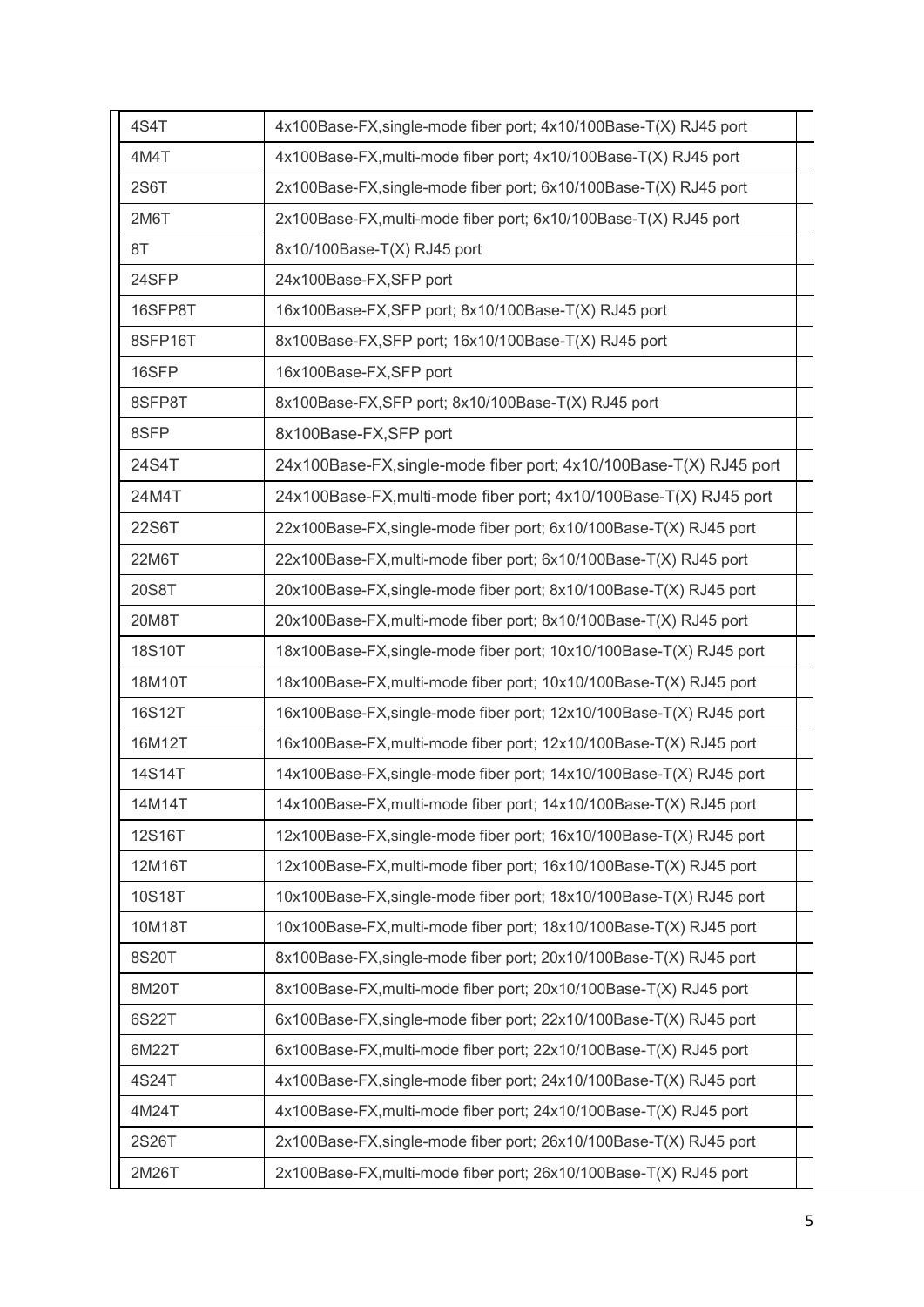| 28T              | 28x10/100Base-T(X) RJ45 port                                        |
|------------------|---------------------------------------------------------------------|
| 16S4T            | 16x100Base-FX, single-mode fiber port; 4x10/100Base-T(X) RJ45 port  |
| 16M4T            | 16x100Base-FX, multi-mode fiber port; 4x10/100Base-T(X) RJ45 port   |
| 14S6T            | 14x100Base-FX, single-mode fiber port; 6x10/100Base-T(X) RJ45 port  |
| 14M6T            | 14x100Base-FX, multi-mode fiber port; 6x10/100Base-T(X) RJ45 port   |
| <b>12S8T</b>     | 12x100Base-FX, single-mode fiber port; 8x10/100Base-T(X) RJ45 port  |
| 12M8T            | 12x100Base-FX, multi-mode fiber port; 8x10/100Base-T(X) RJ45 port   |
| 10S10T           | 10x100Base-FX, single-mode fiber port; 10x10/100Base-T(X) RJ45 port |
| 10M10T           | 10x100Base-FX, multi-mode fiber port; 10x10/100Base-T(X) RJ45 port  |
| 8S12T            | 8x100Base-FX, single-mode fiber port; 12x10/100Base-T(X) RJ45 port  |
| 8M8T             | 8x100Base-FX, multi-mode fiber port; 12x10/100Base-T(X) RJ45 port   |
| 6S14T            | 6x100Base-FX, single-mode fiber port; 14x10/100Base-T(X) RJ45 port  |
| 6M14T            | 6x100Base-FX, multi-mode fiber port; 14x10/100Base-T(X) RJ45 port   |
| 4S16T            | 4x100Base-FX, single-mode fiber port; 16x10/100Base-T(X) RJ45 port  |
| 4M16T            | 4x100Base-FX, multi-mode fiber port; 16x10/100Base-T(X) RJ45 port   |
| 2S18T            | 2x100Base-FX, single-mode fiber port; 18x10/100Base-T(X) RJ45 port  |
| 2M18T            | 2x100Base-FX, multi-mode fiber port; 18x10/100Base-T(X) RJ45 port   |
| 20T              | 20x10/100Base-T(X) RJ45 port                                        |
| 8S4T             | 8x100Base-FX, single-mode fiber port; 4x10/100Base-T(X) RJ45 port   |
| 8M4T             | 8x100Base-FX, multi-mode fiber port; 4x10/100Base-T(X) RJ45 port    |
| 6S6T             | 6x100Base-FX, single-mode fiber port; 6x10/100Base-T(X) RJ45 port   |
| 6M6T             | 6x100Base-FX, multi-mode fiber port; 6x10/100Base-T(X) RJ45 port    |
| 4S8T             | 4x100Base-FX, single-mode fiber port; 8x10/100Base-T(X) RJ45 port   |
| 4M8T             | 4x100Base-FX, multi-mode fiber port; 8x10/100Base-T(X) RJ45 port    |
| 2S10T            | 2x100Base-FX, single-mode fiber port; 10x10/100Base-T(X) RJ45 port  |
| 2M10T            | 2x100Base-FX, multi-mode fiber port; 10x10/100Base-T(X) RJ45 port   |
| 12T              | 12x10/100Base-T(X) RJ45 port                                        |
| 24SFP4T          | 24x100Base-FX, SFP port; 4x10/100Base-T(X) RJ45 port                |
| 16SFP12T         | 16x100Base-FX, SFP port; 12x10/100Base-T(X) RJ45 port               |
| 8SFP20T          | 8x100Base-FX, SFP port; 20x10/100Base-T(X) RJ45 port                |
| 16SFP4T          | 16x100Base-FX, SFP port; 4x10/100Base-T(X) RJ45 port                |
| 8SFP12T          | 8x100Base-FX, SFP port; 12x10/100Base-T(X) RJ45 port                |
| 8SFP4T           | 8x100Base-FX, SFP port; 4x10/100Base-T(X) RJ45 port                 |
| <b>Connector</b> | 100M fiber port specifications                                      |
| SC <sub>05</sub> | SC connector, multi-mode, 1310nm, 5km                               |